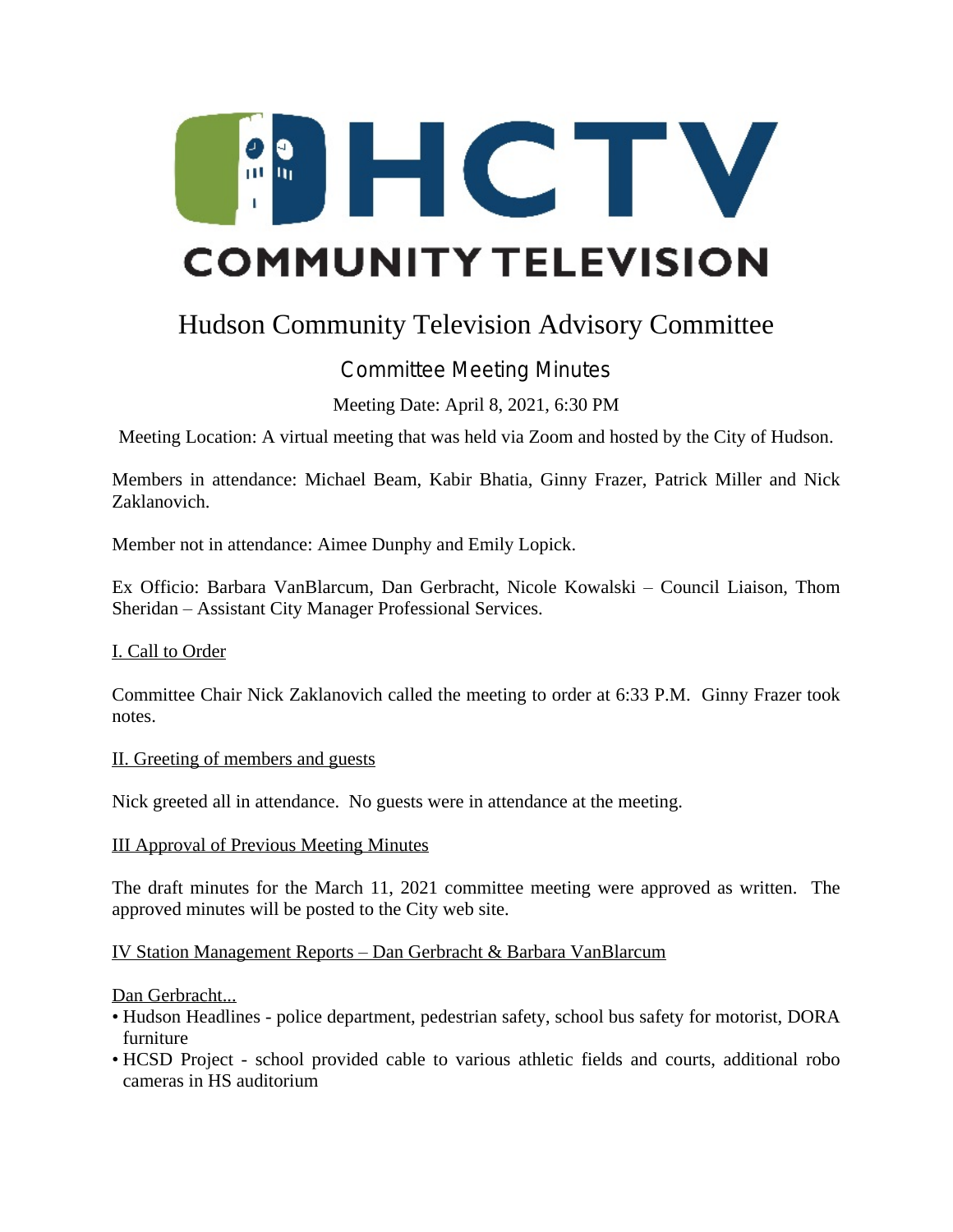- Early discussion with HCTV Staff about replacing systems managing the channels to save staff time...not budgeted at this time...\$25,000-\$40,000 additional needed
- New sound system for Hudson City Council...back in person
- Question for committee for May Meeting future meetings...if "in person" at HCTV Studio there can be no virtual attendance. If want both "in person" and virtual would need to meet at Town Hall.
- Question for committee for May Meeting purchasing of equipment (\$1,200-\$2,000) for public posting on Facebook...should HCTV be involved...would we need to change our rules and regulations because these would not be on HCTV channels. Michael Bean says he is OK with expanding HCTV's mission even adding audio equipment. Dan Gerbracht is concerned about relevancy of content for the station. Ginny Frazer was concerned about HCTV responsibility for content. COVID has expanded what technology is available.

Barbara VanBlarcum...

Public Access:

- PSA by Christ Church Episcopal
- Clinton AirLine RR by Nick & Allyn
- On the Road: Richfield by Nick & Allyn
- HUDLAX HHS Girls Lacrosse season
- Hudson Library: Renewal Levy
- 2 episodes of Phun Phacts at the Pharmacy
- Hudson Community Foundation forum: "Moving Beyond Substance Use"
- Yeji Around Town (#12): Ross Farm Mercantile
- FCC: Maundy Thursday
- FCC: Wilhelm Organ concert

## Acquired:

- Akron Roundtable: Dr. Walston
- City Club of Cleveland
- Hudson Library Author Series

Hudson City School District:

- 1927 Building community presentation
- The Herman Show: Alexia Andrachik

## HCTV:

- Vocal Impact + HHS Jazz concerts
- Good Day Hudson: April
- Trio a Capriccio flutes

• Friends of HCTV is planning to support HCTV is wrapping the HCTV van.

• There is progress in developing HCTV phone app...programming student at Kent State is working with Barb...may be \$25 monthly charge for the platform used